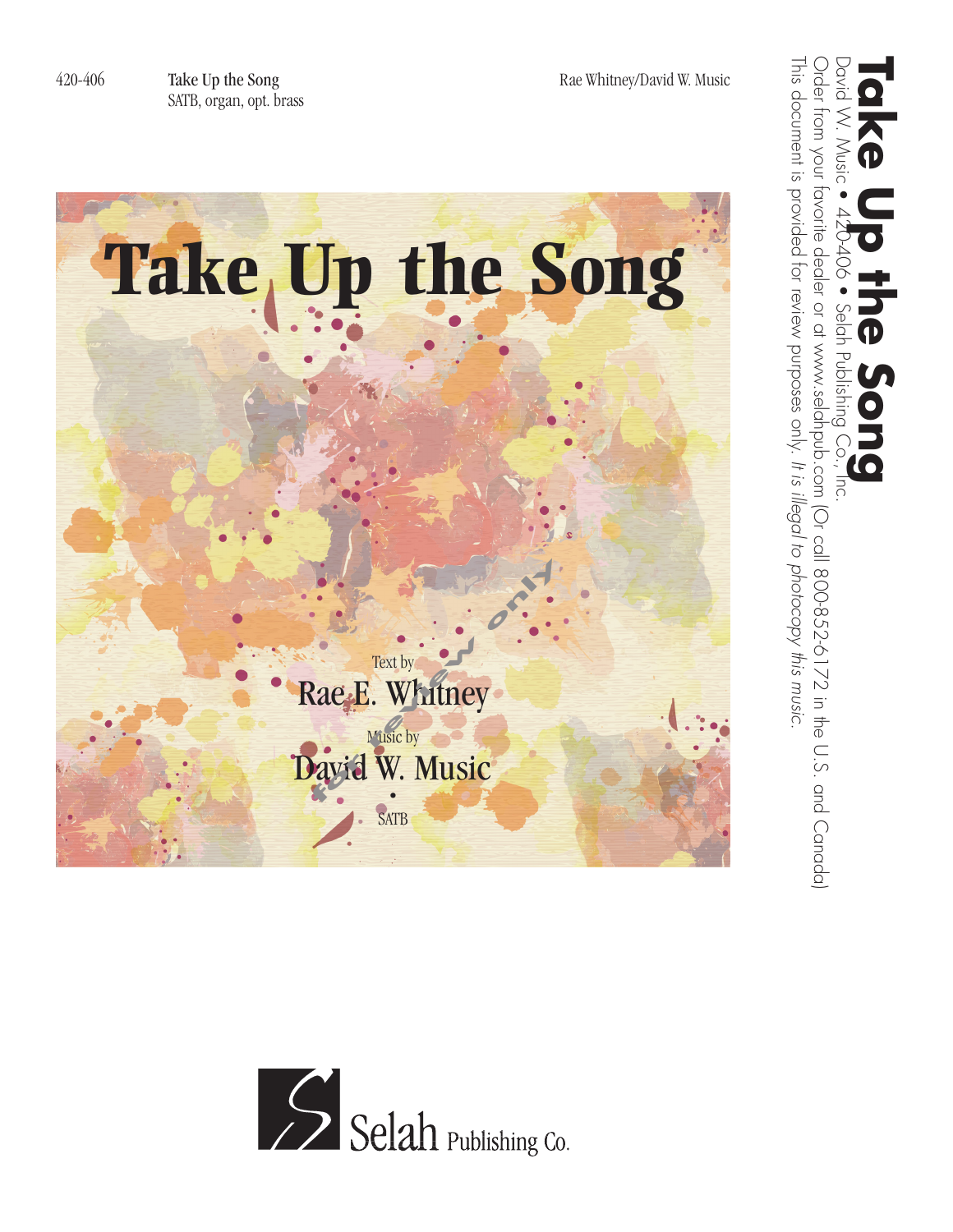

Text copyright © 1991, music © 2014 Selah Publishing Co., Inc. www.selahpub.com Printed in the U.S.A. on recycled paper. *It is illegal to photocopy this music.* 

the Son

**S** 

Take<sup>l</sup>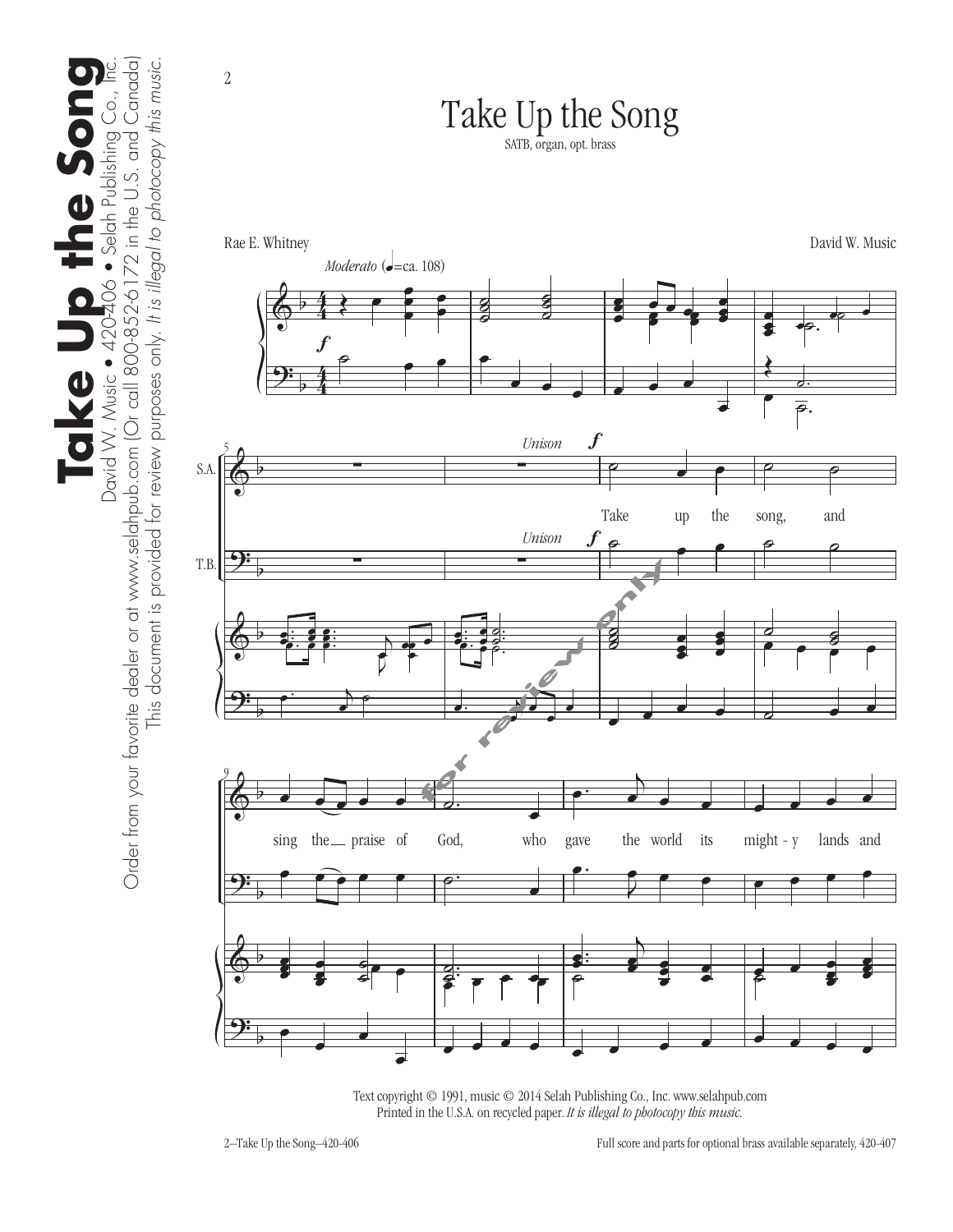



This document is provided for review purposes only. It is illegal to photocopy this music. Order from your favorite dealer or at www.selahpub.com (Or call 800-852-6172 in the U.S. and Canada) This document is provided for review purposes only. Order from your favorite dealer or at www.selahpub.com (Or call 800-852-6172 in the U.S. and Canada) David W. Music David W. Music • 420-406 • Selah Publishing Co., Inc. **Take Up the Song**  $406$ Selah Publishing  $\bigcirc$ *It is illegal to photocopy this music.*  $\overline{10}$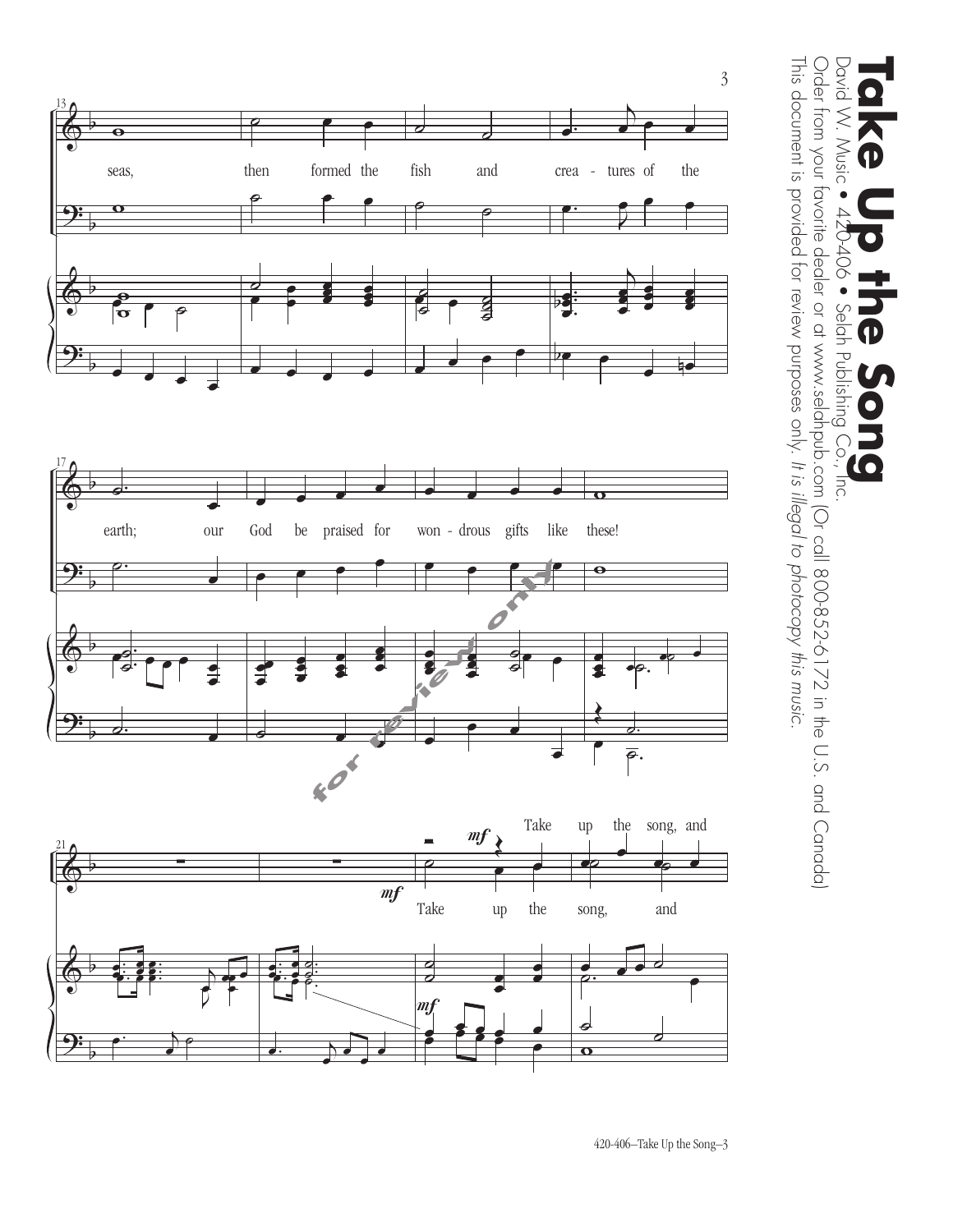David W. Music • 420-406 • Selah Publishing Co., Inc.<br>Order from your favorite dealer or at www.selahpub.com (Or call 800-852-6172 in the U.S. and Canada) Order from your favorite dealer or at www.selahpub.com (Or call 800-852-6172 in the U.S. and Canada) **Take Up the Song** This document is provided for review purposes only. It is illegal to photocopy this music. This document is provided for review purposes only. *It is illegal to photocopy this music.*  $\bullet$ Take Up the Son

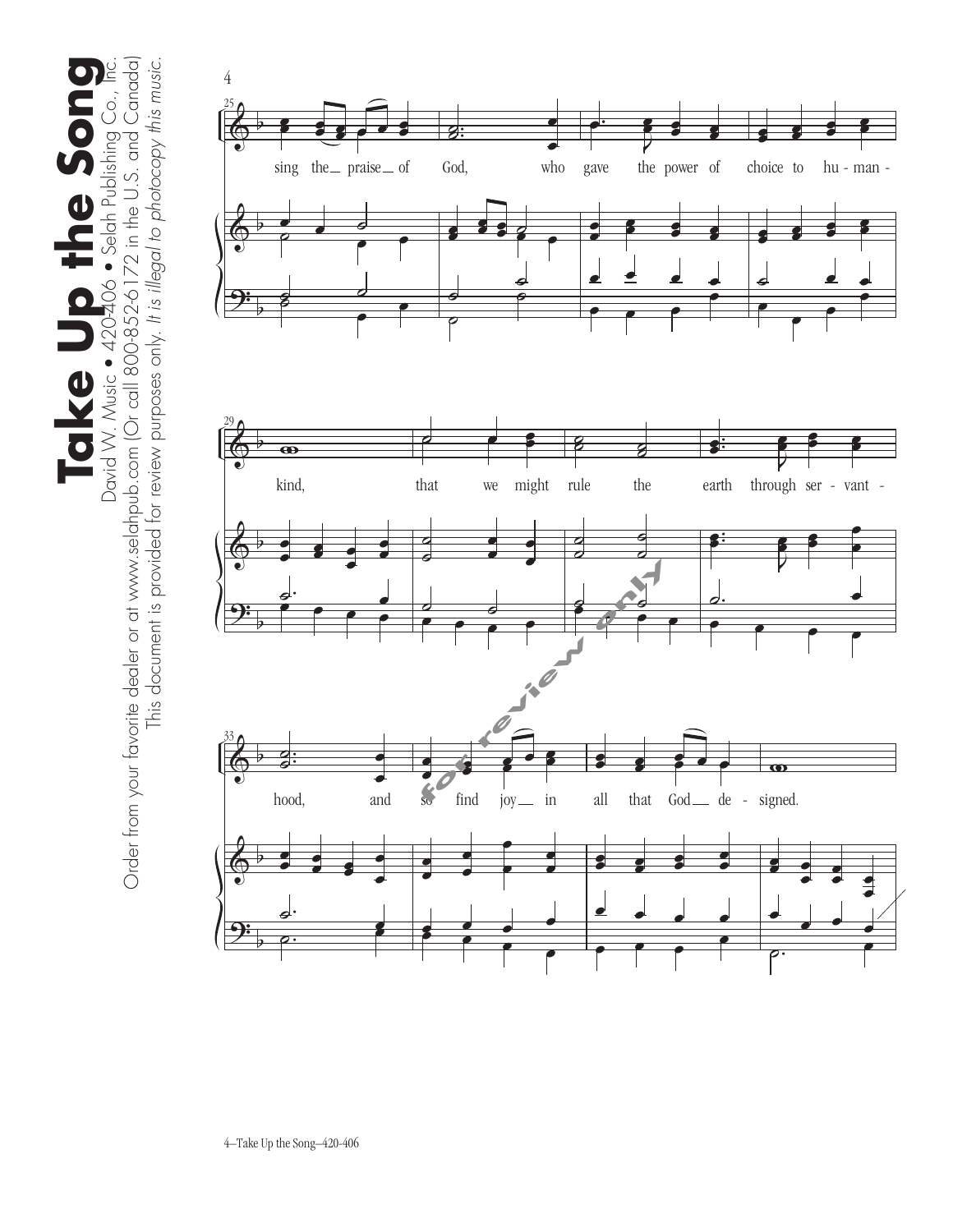

Order from your favorite dealer or at www.selahpub.com (Or call 800-852-6172 in the U.S. and Canada) This document is provided for review purposes only. It is illegal to photocopy this music. This document is provided for review purposes only. Order from your favorite dealer or at www.selahpub.com (Or call 800-852-6172 in the U.S. and Canada) David W. Music David W. Music • 420-406 • Selah Publishing Co., Inc. **Take Up the Song**  $\bullet$  90 Selah Publishing  $\bigodot$ *It is illegal to photocopy this music.*  $\overline{\overline{C}}$ .

420-406–Take Up the Song–5 420-406–Take Up the Song–5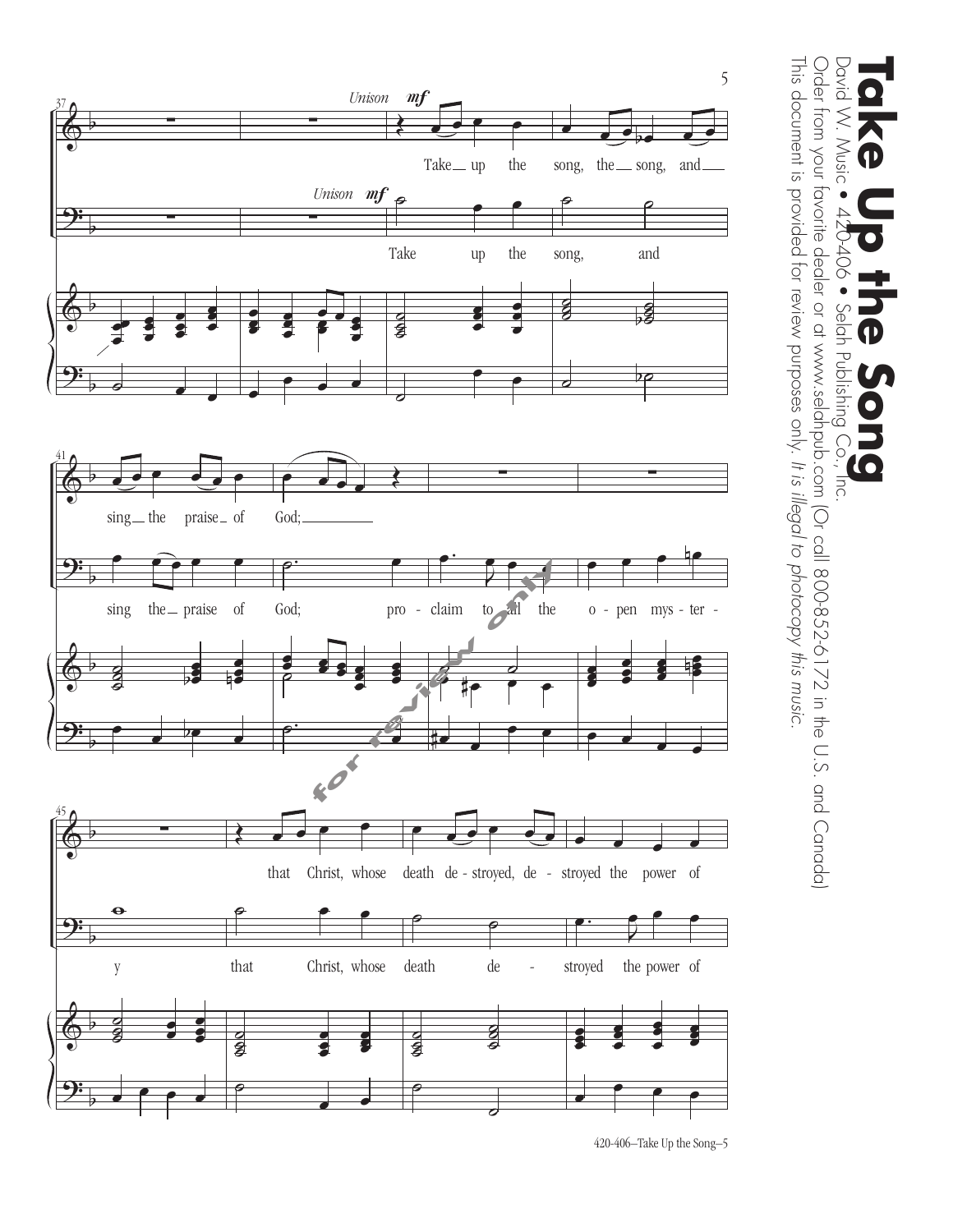Order from your favorite dealer or at www.selahpub.com (Or call 800-852-6172 in the U.S. and Canada) Order from your favorite dealer or at www.selahpub.com (Or call 800-852-6172 in the U.S. and Canada) **Take Up the Song** David W. Music . 420-406 . Selah Publishing Co., Inc. This document is provided for review purposes only. It is illegal to photocopy this music. This document is provided for review purposes only. *It is illegal to photocopy this music.*  $\bullet$ Take Up the Song

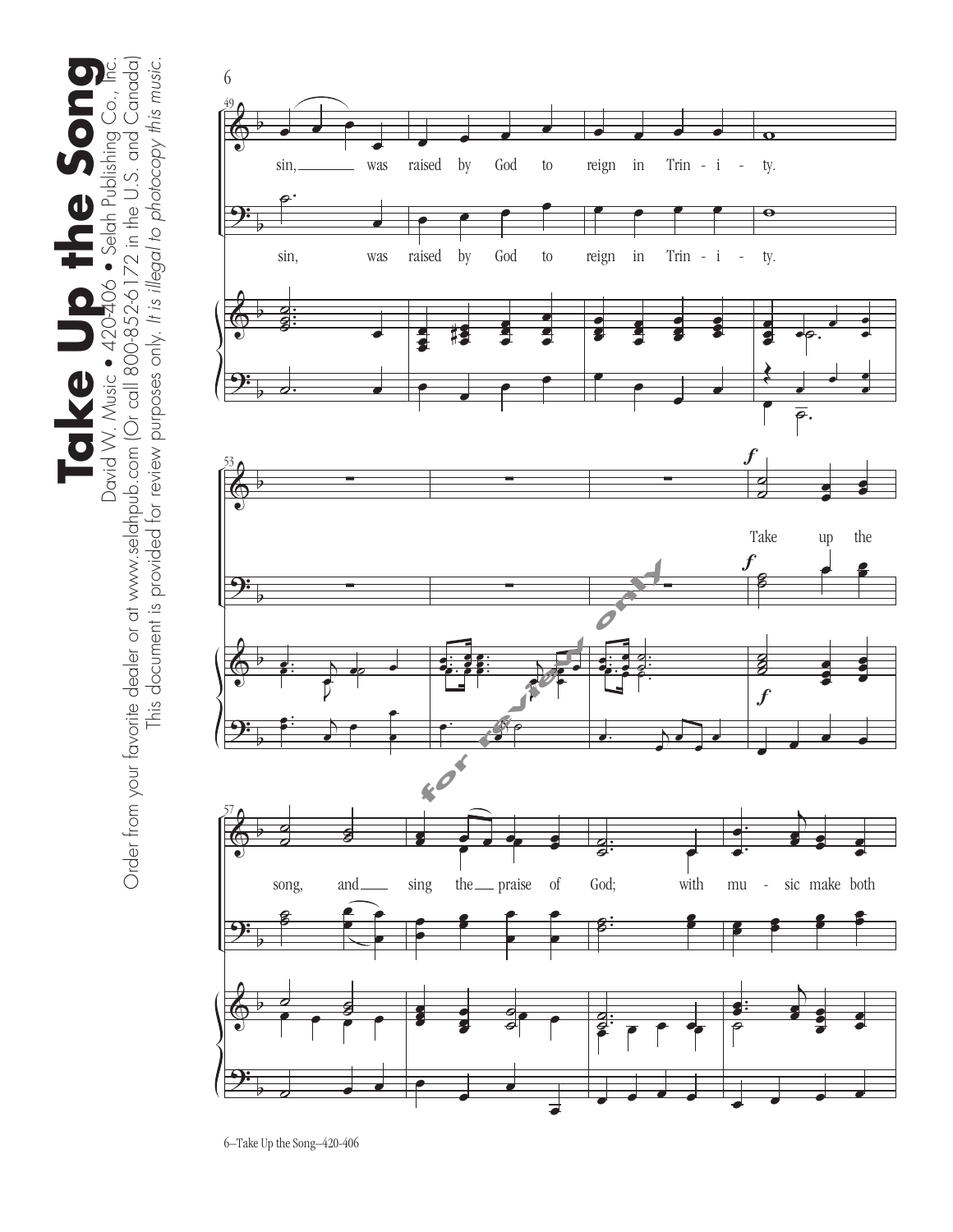

This document is provided for review purposes only. It is illegal to photocopy this music. Order from your favorite dealer or at www.selahpub.com (Or call 800-852-6172 in the U.S. and Canada) This document is provided for review purposes only. Order from your favorite dealer or at www.selahpub.com (Or call 800-852-6172 in the U.S. and Canada) David W. Music David W. Music • 420-406 • Selah Publishing Co., Inc. **Take Up the Song**  $406$ Selah Publishing Co., Đ 10 *It is illegal to photocopy this music.*  $\overline{5}$ 

420-406–Take Up the Song–7 420-406–Take Up the Song–7